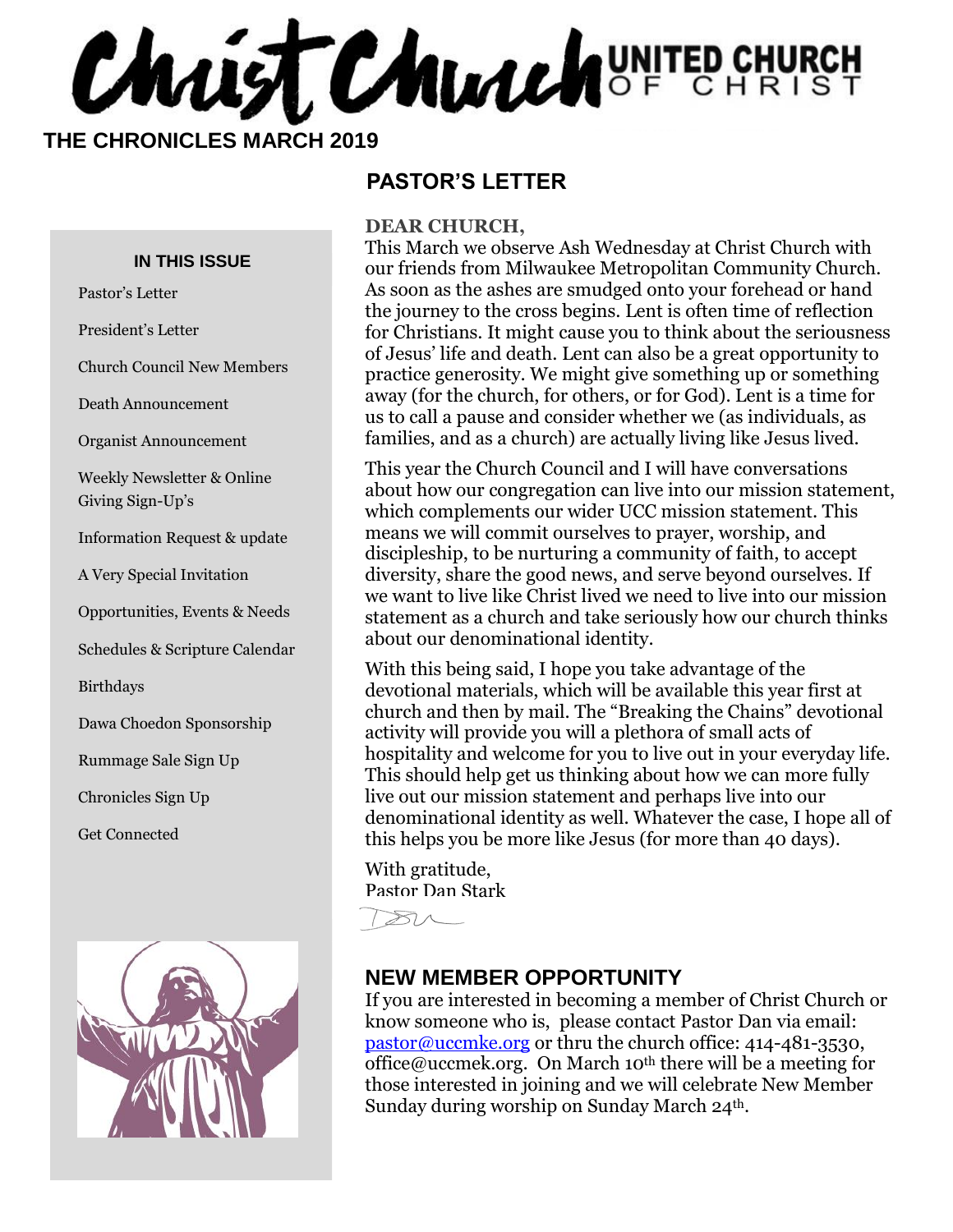### **PRESIDENT'S LETTER**

We've all had those moments when we wished we were someone else or at least had someone else's talents or abilities. A true sports fan wants to be like Aaron Rogers. An aspiring actor wants to emulate Johnny Depp. Any musician wants to mimic Pam Kothrade (smile). Seriously, it is an easy thing to desire to have the abilities of someone who has far greater talent than yourself but let's consider who really receives the full benefit of that great talent.

Every Green Bay Packer fan enjoys, and probably all NFL fans revel in, Aaron's talent. Millions of movie watchers are entertained by Johnny and crowds of people have enjoyed Pam's talents on many different occasions. The point is this, God has gifted each of us with different talents. These gifts were given to us not necessarily for own enjoyment but for the enjoyment of others. I get squeamish cleaning a chicken but I thank God that there are surgeons, nurses, and EMT personnel that are able to help anyone in any type of distress or accident that may have been in. My knowledge of electronics is pretty much that you don't touch 2 bare wires together yet I (and we all) benefit from the amazing advances made in technology that enhance our standard of living and especially quality of healthcare.

We all benefit from other's talents and everyone benefits from ours as well. The surgeon couldn't get to the hospital without a plow driver. Actors need sound engineers and script writers to create the movie. Musician's need instruments to play. Their talent is playing the instrument not making the instrument.

We are approaching the Lenten season, a time set aside in the church year like Advent, **Lent** is a time to open the doors of our hearts a little wider and understand our Lord a little deeper, so that when Good Friday and eventually Easter comes, it is not just another day at church but an opportunity to receive the overflowing of graces God has to offer.

My hope is that all of us, including me, realizes that those overflowing graces are ours every day, not just on Easter Sunday. I believe part of understanding our Lord a little deeper is appreciating all the people God puts in our lives so that we are able to freely share our talents and freely benefit from theirs as well.

Next time you're in church take a look around and think about all the talent that is present there.

Dean Kothrade Council President

### **CHRIST CHURCH NEW COUNCIL MEMBERS**

We are very pleased to have had 2 people join the council. They are Kim O'Brien and Jennifer Perdue. The church council is grateful to have such energetic and talented people partner with the rest of us in guiding our church. We are still looking for 1 more council position to be filled. Please talk to anyone on the council including Kim and Jennifer. This is an opportunity to use the talents and gifts you were given to shape and guide our church and its ministry outreach.

### **DEATH IN THE CHRIST CHURCH FAMILY**

Longtime member Edmund "Eddie" Jonokuchi passed away Sunday February 10, 2019 at the age of 98. His funeral was held Friday February 22<sup>nd</sup> at Prasser-Kleczka Funeral Home. We extend our condolences to his daughter Nancy Jonokuchi who is a longtime member of Christ Church and the rest of the family.

### **ORGANIST ALICIA RYTELEWSKI LAST DAY FEBRUARY 24TH**

Our organist Alicia's last day was Sunday February 24th. We bid her farewell with a Hyacinth plant and book. She will be focusing on her composing of music. We enjoyed the time she was here and wish her well. The hiring process has begun by the Personnel committee for a new organist.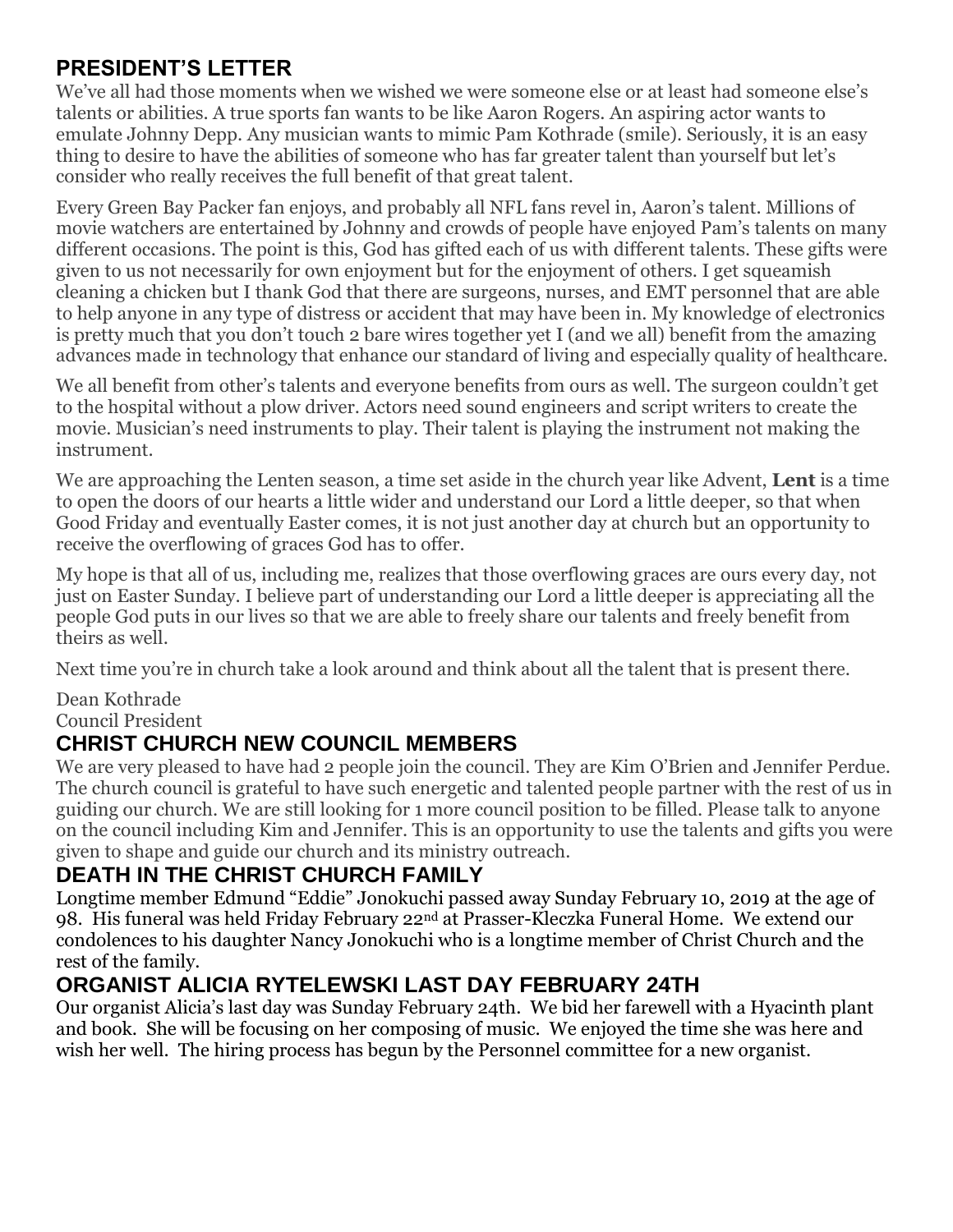#### **OPPORTUNITY: ONLINE GIVING**

Online giving is now a possibility! If you're in the pew and you'd like to give something other than



cash or a check, you are encouraged to use your phone to visit [www.uccmke.org](http://www.uccmke.org/) and tap the [donate](https://www.paypal.com/cgi-bin/webscr?cmd=_s-xclick&hosted_button_id=D7W2VTZZBHZNU) button at the bottom. You can pay with an existing PayPal account or with any credit card. It's easy and it saves your information for the next time you visit! Wondering what one of these weird scanny codes in the bulletin is? Give them a scan with a QR reader app on your phone and it will bring up the donation page! Want more information about online giving? See [Pastor Dan](mailto:dan_stark@att.net) or contact the church office at 414- 481-3530. **Please only donate with a credit card using a Pay Pal account so** 

#### **the church doesn't incur costly fees**. **OPPORTUNITY: WEEKLY NEWSLETTER**

If you're interested in receiving the *Christ Church Weekly*, contact the [Church Administrator](mailto:christ-church@att.net) (office@uccmke.org) to be added to the list (414-481-3530). Sign up sheets are also available at the information areas at the church entrances, then just drop it in the collection plate.

# **INFORMATION REQUEST: COLLEGE STUDENT & DEPLOYED MILITARY**

Please contact the church office with the name(s), address, phone number and email information of any family members who are at college or deployed for the military. We would like to keep in touch with them while they are away so they know we care. You can do this via church email: office@uccmke.org, phone: 414-481-3530, mail: 915 E Oklahoma Ave. Milw. 53207 or the black mailbox outside of the church office. Thank You!

#### **A VERY SPECIAL INVITATION!**

We have been invited to attend an evening as guests of The Turkish-American Society of Wisconsin (TASWI) on **Sunday, March 24th.** The evening will begin with dinner at 5:00 p.m. followed at 5:30 p.m. by Pastor Daniel Stark and my friend, Professor Fatih Harpci, sharing some thoughts around the theme of *Loving Your Neighbor from the Christian and Muslim Perspective*. At 6:00 p.m. we will have an open question and answer time as well as table conversation. The mission statement of TASWI is "to promote intercultural friendship and dialogue between Turkish-American community and other communities in Wisconsin." This is a wonderful opportunity for us to do just that! I have been with this community on several occasions and have always been warmly received. They are anxious to have us come and for us all to learn about one another. I hope you will join us! The Turkish-American Society is located at 6011 S. 27th Street. There is ample parking behind the building. If anyone needs a ride or has any questions please contact me at 414-698-2387 or [aoren@att.net\)](mailto:aoren@att.net). **Please sign up ASAP in the fellowship hall or chapel to attend so they know how much food will be needed.**

Thanks! Andy Oren

### **OPEN FORUM: PASSIONATE WORSHIP SUNDAY MARCH 3RD**

5-Practices will be hosting an open forum for **ALL CHRIST CHURCH MEMBERS** on Sunday, March 3rd, following worship. This meeting will address worship practices. We will focus on exploring, brain-storming and discussing long-range planning ideas regarding style, types, and additional opportunities for Passionate Worship. This is a time to express your ideas about how to invigorate our ministries at Christ Church. Time: about 1 hour.

#### **ASH WEDNESDAY MARCH 6TH**

You are invited to join us for a combined Ash Wednesday Worship & Imposition of Ashes service at Christ Church with Milwaukee Metropolitan Community Church Wednesday March 6th at 7:00pm. \*Both churches will be open from Noon to 1:30pm for those who would like only ashes imposed.

#### **EASTER PLANTS TO DECORATE THE SANCTUARY**

We are offering spring plants this year to decorate the sanctuary for Easter. *Orders can be placed March 3rd-March17th with payment (forms will be in the bulletins).* This years' choices are- 6 ½" pots of: Tulips, Hyacinths, Coleus & Gerbera Daisies for \$11.00 and 7" pots of Yellow Daffodils for \$12.00. Checks can be made out to Christ Church with "Easter plants" on the memo line.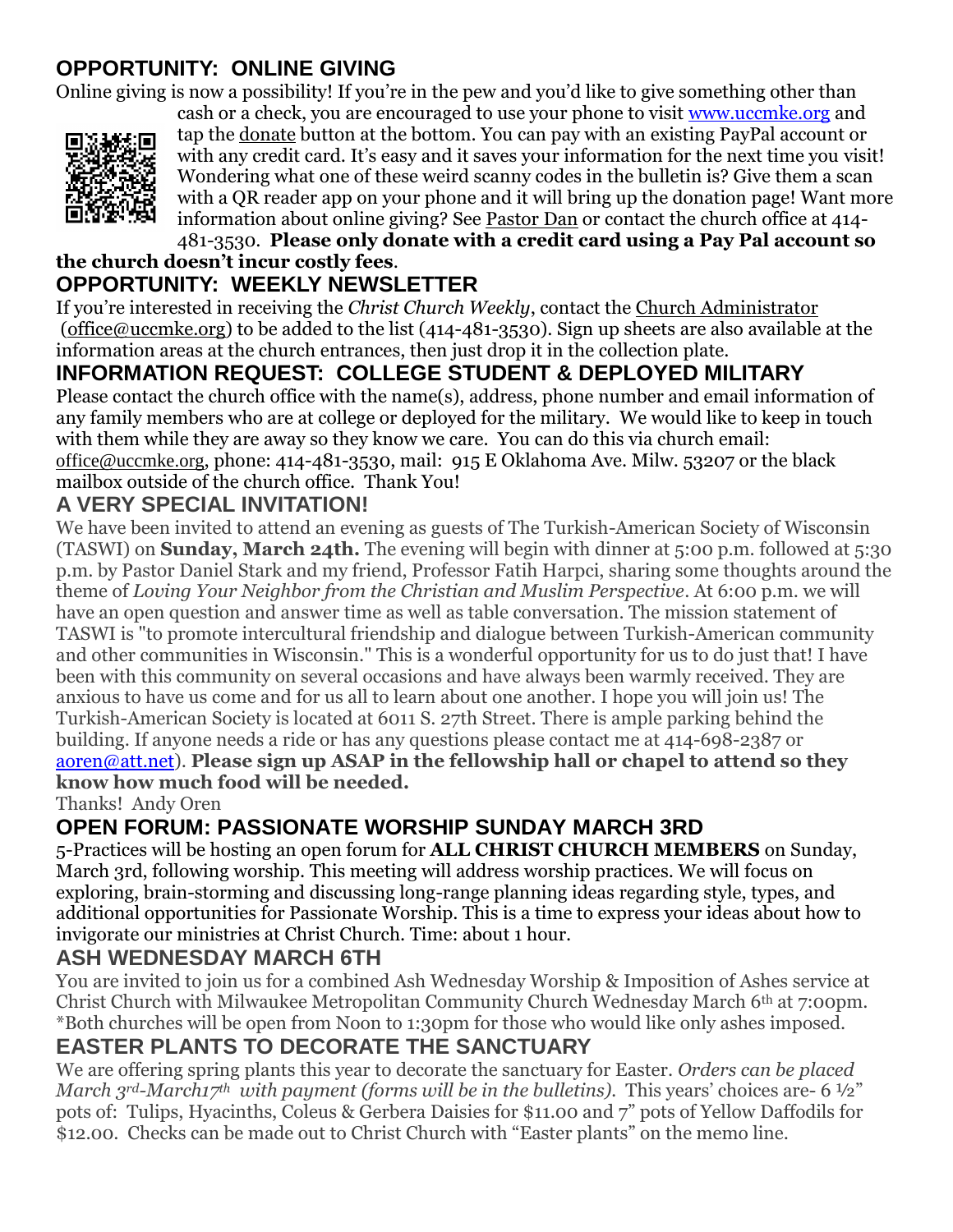#### **EASTER BASKETS FOR CHRIST CHURCH SHARE AND CARE MEMBERS**

The Social Concerns committee is once again assembling Easter baskets for our 15 Share and Care and/or temporarily homebound members. We will be assembling them the last week in March and hoping to get them all delivered by the 2nd week of April.

You can support this project by donating the following for us to put in the baskets: 30 dyed/decorated hard boiled Easter Eggs

Soft, easy to chew candy

Monetary donations are also appreciated as a small gift, yet to be determined, will also be included in the baskets. You can give donations to any Social Concerns committee member, put them in the collection plate, the black office mailbox outside of the church office or send via the post office made out to Christ Church with "Share 'n Care Easter" on the memo line.

Thank you in advance for your help! The Social Concerns Committee: Debbie Behling, Ellen Crass, Deb Hansen and Sara Rogers

### **INTERGENERATIONAL SACRAMENT LEARNING CENTERS PALM SUNDAY APRIL 14TH-20 MINUTES PRIOR AND AFTER WORSHIP**

**Sacrament** [\(noun\)](https://www.merriam-webster.com/dictionary/noun) sac-ra-ment \ 'sa-kra-mant A sacred ordinance of the Church instituted by Jesus Christ in which by visible signs and means he imparts and preserves the new life.

**How many sacraments has Christ instituted?** Christ has instituted two sacraments: Holy Baptism and the Lord's Supper. (Christ Church and the United Church of Christ celebrate two sacraments while some other Christian faith groups, such as the Roman Catholic Church, recognize additional sacraments).

During every baptism our congregation promises, with the help of God, to provide a nurturing community of faith. On Palm Sunday we will have an inter-generational opportunity to live out out that pledge**. Before and after worship several learning opportunities will be presented for all to participate**. Everyone can choose which activities they wish to take part. A series of three different, concurrent presentations will be made: 1) There will be a tour of the sanctuary, highlighting symbols of the sacraments found throughout this holy area, 2) A short Seder meal will be enacted in the chapel (this is a Jewish ritual that commemorates the Passover, the very reason the disciples gathered for what became Christ's Last Supper), 3) A storybook presentation on the Biblical basis of Baptism and Communion will be told using the book **God Speaks to Us in Water Stories**. **During coffee hour:** hands-on activities will include the making of communion bread and grape juice (these elements will actually be used during Holy Week), decorating the baptismal symbols of shells and doves, and adding personal expressions regarding the meaning of the sacraments to posters that will be displayed in the fellowship hall. These activities will be intergenerational in which adults will be asked to assist the children, but likewise, several activities will include the children of the church assisting the older adults. This event has been planned to provide a meaningful learning experience for all ages, regardless of where you are on your faith journey. **Everyone is asked to participate**. Be it to each of you according to the measure of your faith!

#### **EASTER BREAKFAST**

The Christ Church council will be hosting our Easter Breakfast this year. It will be served from 7:30am-8:45am on Easter morning Sunday April 21st followed by worship at 9:30am. Everyone is invited. Please watch future bulletins and newsletters for the menu, price and other details.

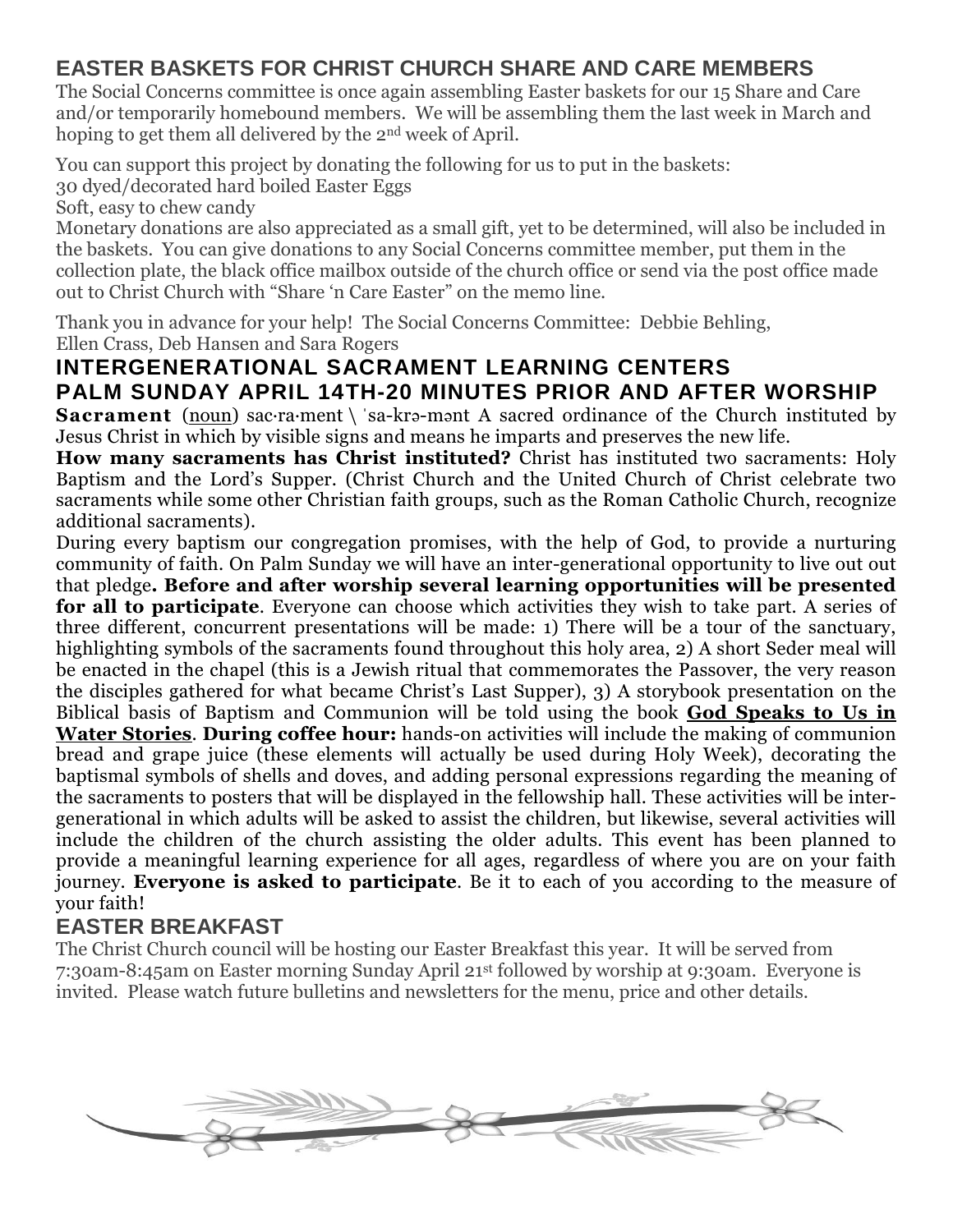# **EVENT/OPPORTUNITY CHRIST CHURCH RUMMAGE SALE FUNDRAISER 9AM-4PM FRIDAY APRIL 5TH & SATURDAY APRIL 6TH**

We would appreciate donations of furniture, small appliances, technology, housewares, tools, accessories, shoes boots, purses, toys, books, clean gently used children and adult clothes, plastic & paper bags & hangers or anything else you might see at a rummage sale.

Donation drop off's beginning immediately during the following dates and times: 8:30am-1:30pm Tues.-Fri. AND/OR Sunday mornings AND/OR Sat. March 23rd 9am-11am. *Donations can be put downstairs outside of the Sunday School room located between the music room and the custodian's office if no one is available to help you.*

We also need help in setting up, working the rummage, taking down the rummage and food donations.

Please see the 2nd last page of this newsletter to sign up and or donate food items.

You may also fill in sign up sheets from the Sunday bulletins, weekly newsletters or just contact the church office.

It takes a village to make this happen. We look forward to our whole community participating in one way or another.

Thank You! Debbie & Mike Behling

# **OPPORTUNITY: CHRIST CHURCH BOOK CLUB**

Inviting all Christ Church members and their friends to our next book club meeting. We have fellowship time as well as thought provoking discussions about our book. Please join us on Sunday April 7th after church as we discuss Bad Girls of The Bible by Liz Curtis Higgs. Looking forward we will be meeting on Sunday October 6th and discussing Angels Among Us by Wanda Rosseland. Books can be obtained at the library, Amazon, Ebay or your local bookstore. Hope you can join us! If you have any questions ask Carol Borchardt, Carol Dohoney, Debbie Hansen or Mary Ann Mowery

# **OPPORTUNITY: VOLUNTEER FOR 2019 UCC GENERAL SYNOD**

The Wisconsin Conference will be hosting the 32nd General Synod of the UCC in Milwaukee June 21- 25, 2019. Approximately 300-400 volunteers will be needed throughout the 5 days of the General Synod next June. Volunteer opportunities are: Hospitality, Childcare & Children's Ministry, Mission, Word Processing and Tech, Worship, Outdoor Festival and More!

Read more at WCUCC.org/synodvolunteer. Use the link there for volunteer registration.

#### **TEXAS MISSION TRIP 2019**

Over the last two months here at Christ Church UCC, we have been collecting funds to help defray the costs connected with our combined mission project with Greendale Community Church UCC. We are happy to report that as of  $2/11/2019$ , we have collected a total of \$3,275.00 which will go directly towards purchasing materials for the project near San Benito, Texas. We are very grateful for the support of our Christ Church members and the Endowment Fund in sponsoring this worthy endeavor.

On Tuesday, February 12 the project began as the seventeen volunteers, including two from Christ Church, made their way to Texas. The volunteers paid for their own transportation as well as food and housing costs while in Texas. It costs each volunteer about \$750.00 to participate.

We will give a report on how the trip went in the April Chronicles.

Thanks again for your support. Joan & Dick Gaeth

**NEED: BVCC FOOD & INFANT FORMULA MONTHLY DRIVE SUNDAY MARCH 3RD** Canned proteins such as: • Canned Soups (both cream and broth) • Peanut Butter • Jelly • Canned Vegetables • Canned Fruits & Juices • Cereal • Mac and Cheese • Canned Tuna





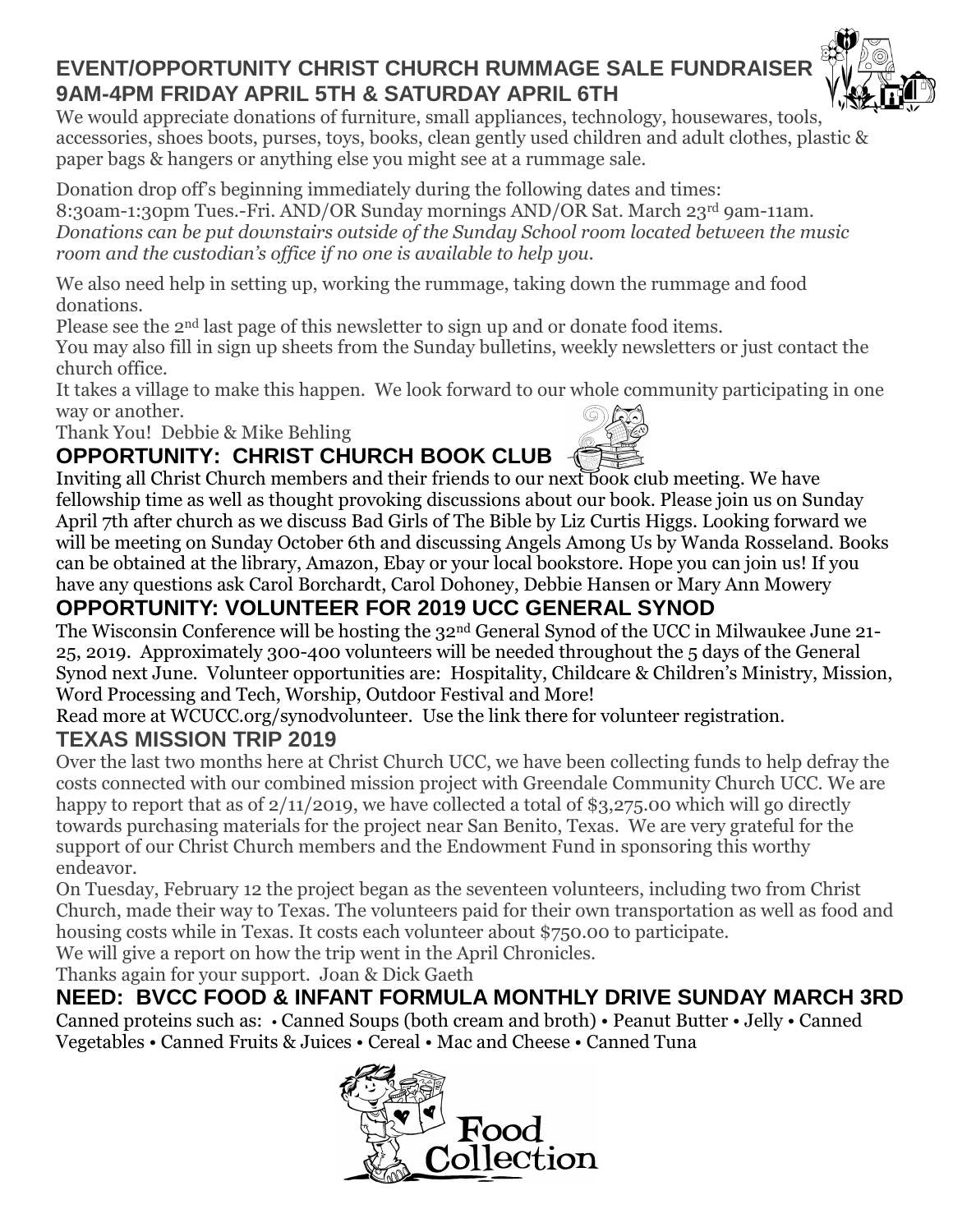# **NEED: LARRY UNDER THE BRIDGE (LUTB) & DI MOST URGENT REQUESTS**

Hand Warmers Coffee (regular & decaf) Bread Dish & Hand Soap Sugar & Creamer Butter/Margarine Dish Soap Hot Chocolate Peanut Butter Hand Sanitizer Milk Jello Cereal/Oatmeal Pop Tarts

Donations can be **dropped off at Tippecanoe Presbyterian Church (125 W. Saveland Ave.)** door closest to 1st Street. (Tippe's staff are in and out of that door all day long so someone will bring them in.) They will also accept monetary donations. Thanks! The Social Concerns Committee



### **SCHEDULE FOR UPCOMING MEETINGS & EVENTS IN MARCH**

March 1st-March 31<sup>st</sup>: Rummage donation drop off:

*Sunday mornings ~ Tues.-Fri. 8:30am-1:30pm ~ Sat. March 23rd 9am-11am*

March 1: Wedding 1:00-no staff other than Pastor Dan required

March 3: Transfiguration Sunday, BVCC Food Pantry Drive, Choir 8:15am, Adult Ed. 8:30am, Worship & Sunday School with communion 9:30am, Coffee Hour & Open forum on Passionate Worship 10:30am, Easter Plant orders taken, Rummage Sale Sign-ups

March 4: Dartball @ Trinity 7:30pm

March 5: Staff Meeting 10:00am

March 6: Ash Wednesday, Ash imposition 12-1:30pm, Choir 6:15pm, Worship with imposition of Ashes 7:00pm

March 7: Weekly Announcement Submissions by 10:00am,

Divine Intervention (DI) 6:00pm-7:15pm Gilgenbach family and Laurel Dayton

March 9: Crochet Class & Card Club 10:00am

March 10: Daylight Savings Time begins-Turn your clocks 1 hour ahead!

Adult Ed. 8:30am, Worship & Sunday School 9:30am, Coffee Hour 10:30am, New Member

informational meeting following worship, Easter Plant orders taken, Rummage Sale Volunteer Signup March 11: Property Committee Meeting 7:00pm

March 12: Quilters 10:00am

March 13: Midweek Lenten service 12:00pm, Praise Team 7:00pm

March 14: Weekly Announcement submissions by 10:00am, AA Meeting 7:00pm

March 15: March Chronicles newletter submissions by 10:00am

March 17: Happy St. Patrick's Day!!Adult Ed. 8:30am, Worship with communion& Sunday School

9:30am, Coffee Hour 10:30am, Final day to orders Easter plants, Rummage Sale volunteer sign up

March 18: Dartball @ Calvary 7:30pm

March 19 Council Meeting 6:30pm

March 20:Midweek Lenten service 12:00pm, Praise Team 7:00pm

March 21: Announcement Submissions by 10:00am, DI: 6:00pm-The Whitings & Debbie Behling, Choir & AA 7:00pm

March 23: Crochet Class & Card Club 10:00am

March 24: New Member Sunday! Praise Team 8:15am, Adult Ed. 8:30am, Worship, Baptism &

Sunday School 9:30am, Coffee Hour 10:30am, Rummage Sale Volunteer Sign up,

Turkish Dinner 5:00pm@ The Turkish-American Society 6011 S. 27th Street

March 26: Quilters 10:00am

March 27: Midweek Lenten Service 12:00pm

March 28: Announcement Submissions 10am, Choir & AA Meeting 7:00pm

March 31: Adult Ed. 8:30am, Worship & Sunday School 9:30am, Coffee Hour 10:30am,

Rummage Sale Volunteer Sign up



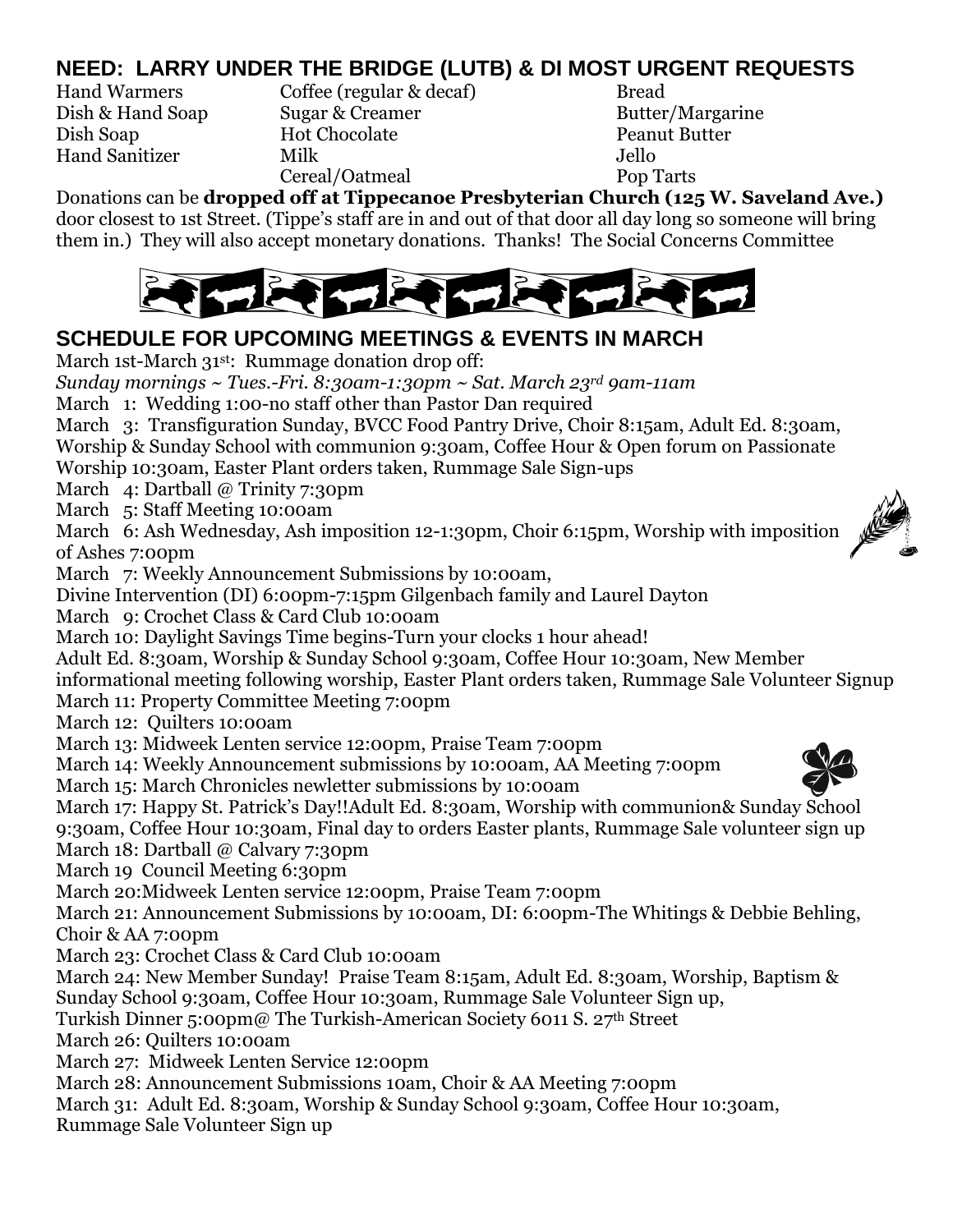#### **SAVE THE DATE**

April 2-4: Rummage Sale set up 2:30pm-7:30pm. Please sign up to help if possible

April 5-6: Rummage Sale 9am-4pm. Please join us and bring a friend or relative. Come for lunch!

April 3 & 10: Midweek Lenten services 12:00pm

April 14: Palm Sunday

April 18: Maundy Thursday Service 7:00pm



April 21: Easter Sunday!! Breakfast- 7:30am-8:45am, Worship service with communion (no Sunday School classes) 9:30am

### **DARTBALL SCHEDULE**

3/4 @ Trinity 7:30pm

3/18 @ Calvary 7:30pm

### **CHOIR SCHEDULE**

| <b>Sunday</b><br><b>Rehearsal</b><br>and<br><b>Service</b> | 3/3<br>8:15am                       | 4/7<br>8:15am    |
|------------------------------------------------------------|-------------------------------------|------------------|
| <b>Rehearsals</b>                                          | 3/28<br>$7:00$ pm                   | 4/4<br>$7:00$ pm |
| <b>Special</b><br><b>Rehearsal</b><br>& Service            | $3/6$ Ash<br>Wednesday<br>$6:15$ pm |                  |

### **PRAISE TEAM SCHEDULE**

| <b>Sunday</b>        | 3/24                                        |           |   |
|----------------------|---------------------------------------------|-----------|---|
| <b>Rehearsal and</b> | 8:15am *Please note we are                  |           |   |
| <b>Service</b>       | singing the 4 <sup>th</sup> Sunday of March |           |   |
| <b>Rehearsals</b>    | 3/13                                        | 3/20      | b |
|                      | 7:00pm                                      | $7:00$ pm |   |



### **LENOX STREET PARKING HELPER SCHEDULE**

| 3/3                      | 3/10 | 3/17                   | 3/24         | 3/31         |
|--------------------------|------|------------------------|--------------|--------------|
| The Behlings   The Wicks |      | <b>Chuck Terlinden</b> | The Behlings | The Behlings |
|                          |      |                        |              |              |

#### **GREETER SCHEDULE**

| Oklahoma<br><b>Street</b> | 3/3<br>The Boyles        | 3/10<br>The<br>Schmidlings    | 3/17<br>The Goebels | 3/24<br>The Vails                    | 3/31<br>The Mitchell-Perdue<br>Family |
|---------------------------|--------------------------|-------------------------------|---------------------|--------------------------------------|---------------------------------------|
| Lenox<br><b>Street</b>    | 3/3<br>The<br>Mayeshibas | 3/10<br>Kathleen<br>Schroeder | 3/17<br>The Gaeths  | 3/24<br>Danette Volz<br>Renolle Volz | 3/31<br>The Pfeifers                  |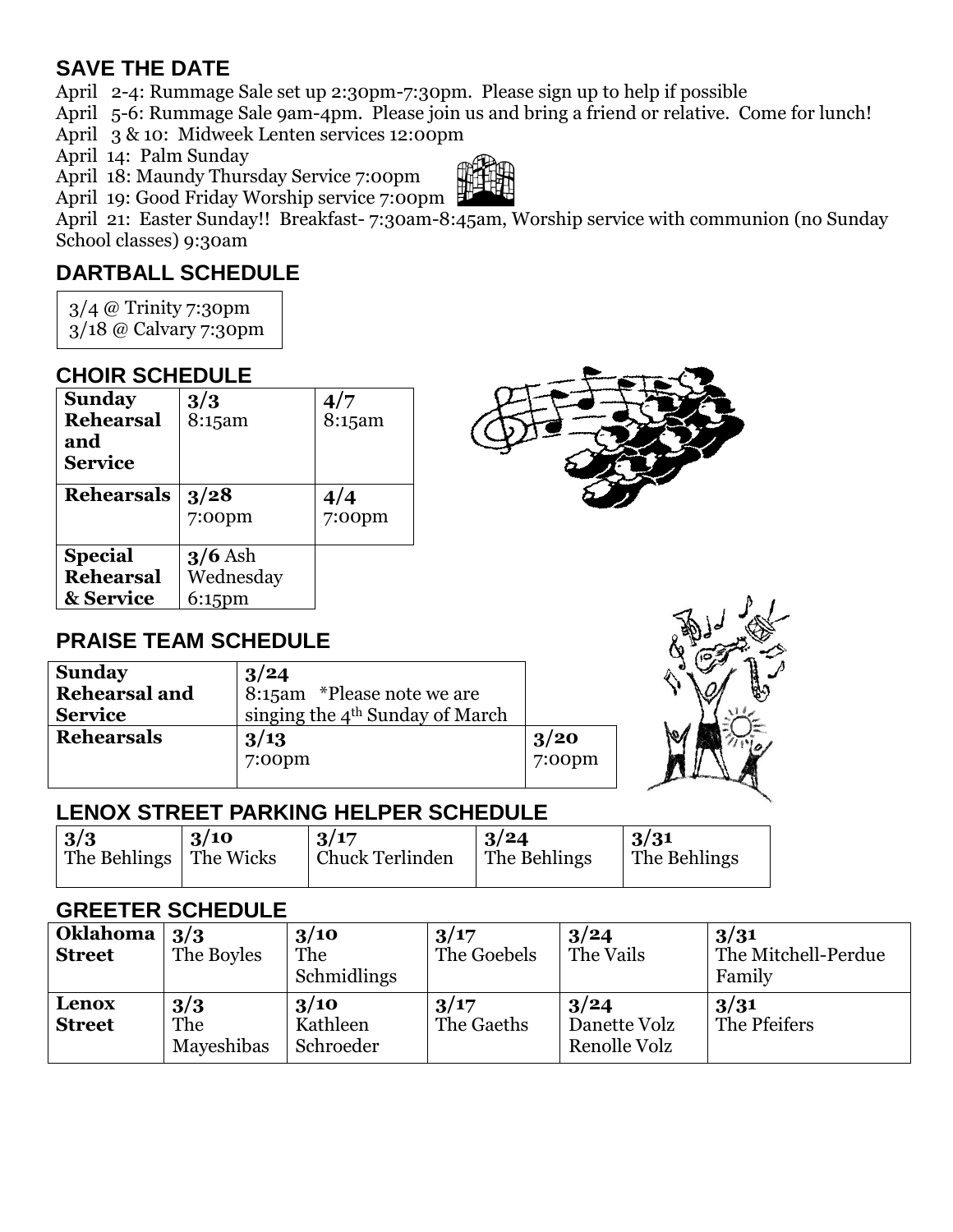# **USHER SCHEDULE**

| 3/3                | 3/10           | 3/17               | 3/24             | 3/31                   |
|--------------------|----------------|--------------------|------------------|------------------------|
| Brian O'Brien      | Debbie Behling | Joan Amich         | Ben Clark        | Debbie Hansen          |
| <b>Fred Passow</b> | Brad Boyle     | Julene Flanagan    | Chelsea Clark    | <b>Mary Ann Mowery</b> |
| Danette Volz       | Cheri Boyle    | Katelyn O'Brien    | Olivia Mayeshiba | Chuck Terlinden        |
| Renolle Volz       | Debbie Hansen  | <b>Fred Passow</b> | Mike Thomae      | Mike Thomae            |
|                    |                |                    |                  |                        |

#### **COFFEE HOUR VOLUNTEERS SCHEDULE**

| 3/3          | $\frac{3}{10}$                                                       | 13/17 | $\frac{3}{24}$ | $\frac{3}{3}$ |
|--------------|----------------------------------------------------------------------|-------|----------------|---------------|
| The Behlings | Volunteer Needed   Volunteer Needed   Sara Rogers   Volunteer Needed |       |                |               |

#### **LITURGIST SCHEDULE**

| 3/3<br>Doris Mayeshiba   Diane Bingheim   Dean Kothrade   Howard Fritsch   Jill Unglaub | 3/10 | 3/17 | $\frac{3}{24}$ | $\mid 3/31$ |
|-----------------------------------------------------------------------------------------|------|------|----------------|-------------|
|                                                                                         |      |      |                |             |

#### **WEEKLY SCRIPTURES**

| 3/3  | Exodus 34:29-35        | Psalm 99           | $2$ Corinthians $3:12-4:2$ | Luke 9:28-36, (37-43a)                     |
|------|------------------------|--------------------|----------------------------|--------------------------------------------|
| 3/10 | Deuteronomy 26:1-11    | Psalm 91:1-2, 9-16 | Romans 10:8b-13            | Luke 4:1-13                                |
| 3/17 | Genesis 15:1-12, 17-18 | Psalm 27           | Philippians 3:17-4:1       | Luke 13:31-35 or<br>Luke 9:28-36, (37-43a) |
| 3/24 | Isaiah $55:1-9$        | Psalm $63:1-8$     | 1Corinthians 10:1-13       | Luke 13:1-9                                |
| 3/31 | Joshua 5:9-12          | Psalm 32           | 2Corinthians 5:16-21       | Luke 15: 1-3, 11b-32                       |

### **BIRTHDAYS**

Happy birthday to all these wonderful folks!

| MARCH 1            |
|--------------------|
| Joyce Jakimczyk    |
| <b>MARCH 5</b>     |
| <b>Neil Feest</b>  |
| Jerald Veit        |
| MARCH 6            |
| Darren Stezala     |
| <b>MARCH 7</b>     |
| Dan Crass          |
| Ken Klockow        |
| <b>MARCH 8</b>     |
| <b>Kay Rollert</b> |

**MARCH 11** Judy Borkowicz **MARCH 14** Benjamin Pfeifer **MARCH15** Sandra Blackwood **MARCH 16** Gloria Konkel **MARCH 17** Gloria Henke Jackson Stezala **MARCH 18** Samuel Rondorf

#### **MARCH 20**

Robert Engstrom Brooke Goedel **MARCH 21** Nathan Scheske **MARCH 23** Marcia Craig Nicholas Wegner **MARCH 24** Maria Porn **MARCH 25** Isabelle Berger **MARCH 27** Lorraine Zabler **MARCH 30** Dean Mowery

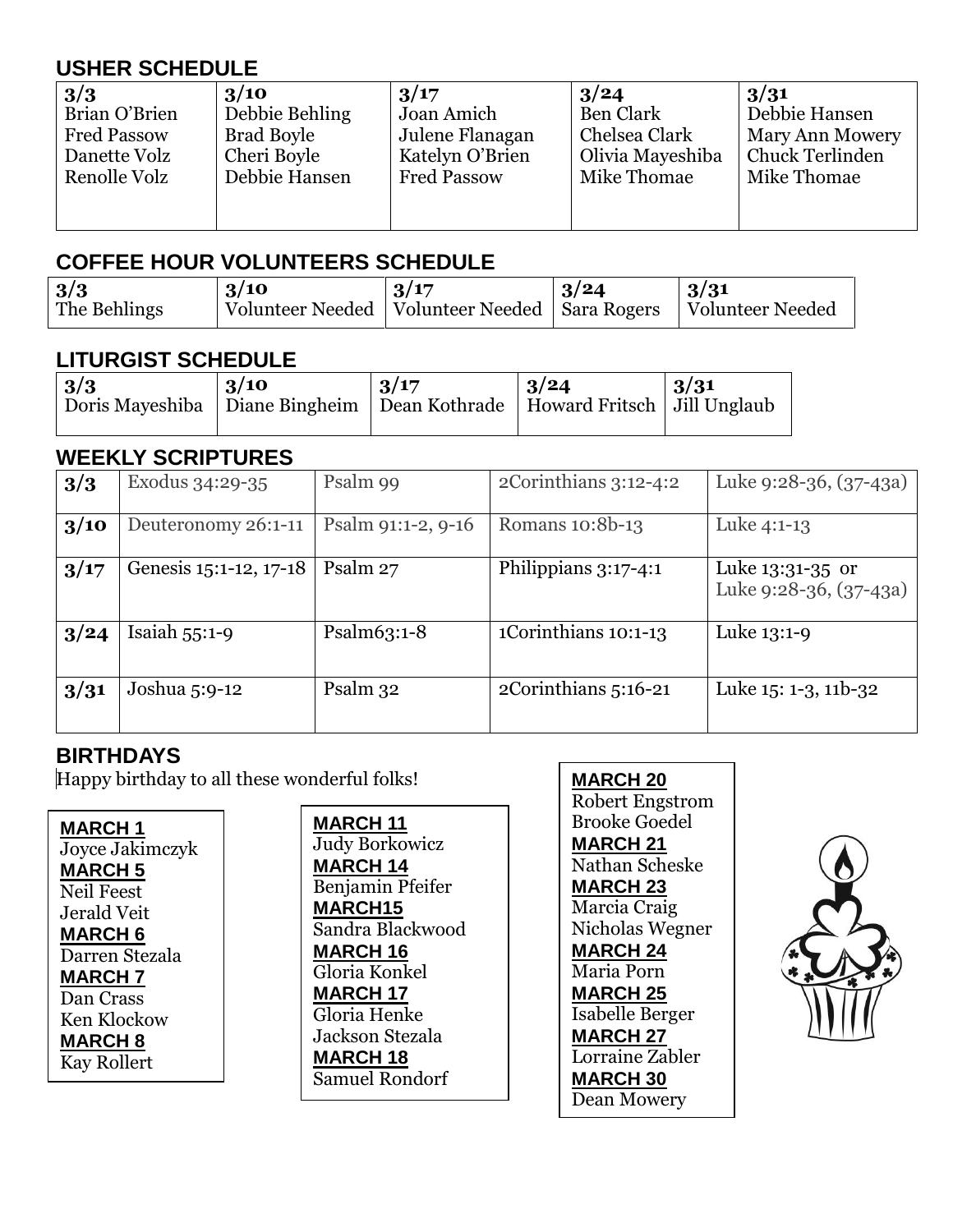### **SHARING IN OUR SPONSORSHIP OF DAWA CHOEDON**

Please remember that the Christ Church Council has voted to sponsor a child through "Global Ministries" (Relief organization of UCC & Christian Church-Disciples of Christ). Yes, we are all very excited about our sponsored child, Dawa Choedon.

Dawa is 12 years old and lives in Lhaze Zong in Tibet. Both her father and mother are farmers. She has 2 sisters. Since Dawa's parents are poor they have sent all 3 siblings to the Upper Tibetan Children's Village (TCV) for an education.

**The cost of sponsoring Dawa is \$45/month, or \$11.25/week.** We hope to be able to sponsor her for a year with proceeds from our donut hour offering. We are encouraged to write to Dawa so she will know who is sponsoring her and that she may be able to write back to her "family" in the United States. The address to write to her is:

Dawa Choedon

Tenzin Zeden, Children's Secretary

Tibetan Children's Village

Dharamsala Cantt 176216

Distt. Kangra H.P. India



This is a special mission that was initiated to bring special meaning to our social gathering on Sunday mornings. Please give as you are moved to support this mission effort. This particular children's mission was chosen because it is connected with the United Church of Christ. If our Donut Hour ministry is successful perhaps we can support another child/organization next year through our funds. If you have any thoughts regarding this mission step taken through the donut hour please voice them to any member of the church council or to Dean Kothrade.

May we all share our God given blessings with Dawa.



#### **EVENT/OPPORTUNITY: SPRING RUMMAGE SALE AT CHRIST CHURCH FRIDAY & SATURDAY APRIL 5TH & 6TH 9AM-4PM**

We would appreciate donations of furniture, small appliances, technology, housewares, tools, accessories, shoes, boots, purses, toys, books, clean, gently used

children and adult clothes, **plastic & paper bags & hangers** or anything else you might see at a rummage sale.

Donation drop of f's beginning immediately: 8:30am-1:30pm Tues.-Fri.~

Sunday mornings  $\sim$  Sat. March 23rd 9am-11am.

*Donations can be put downstairs outside of the Sunday School room located between the music room and the custodian's office if no one is available to help you.* 

**Please see below to sign up to help. It takes a village to make this happen. Thank You! Debbie & Mike Behling**

**Please put a check mark when your available to help:**

**9am-11am Drop Off:** Saturday March 23rd

**Set Up:** Tues. April 2 \_ Wed. April 3\_\_ Thurs. April 4\_\_

2:30pm-5:00pm\_\_ and/or 5:00pm-7:30pm

### **Work Rummage Sale:** Fri. April 5\_\_ Sat. April 6\_\_

 $8:30$ am-11am and/or 11am-3pm and/or 3pm-clean- up

**Donate Food items:** Bakery Hot Dogs & Buns Bottled Water Soda Name: Phone/Email:

**PLEASE TEAR OFF AND DROP IN THE OFFERING PLATE , IN THE BLACK MAILBOX OUTSIDE OF THE OFFICE, OR CONTACT THE CHURCH OFFICE.**